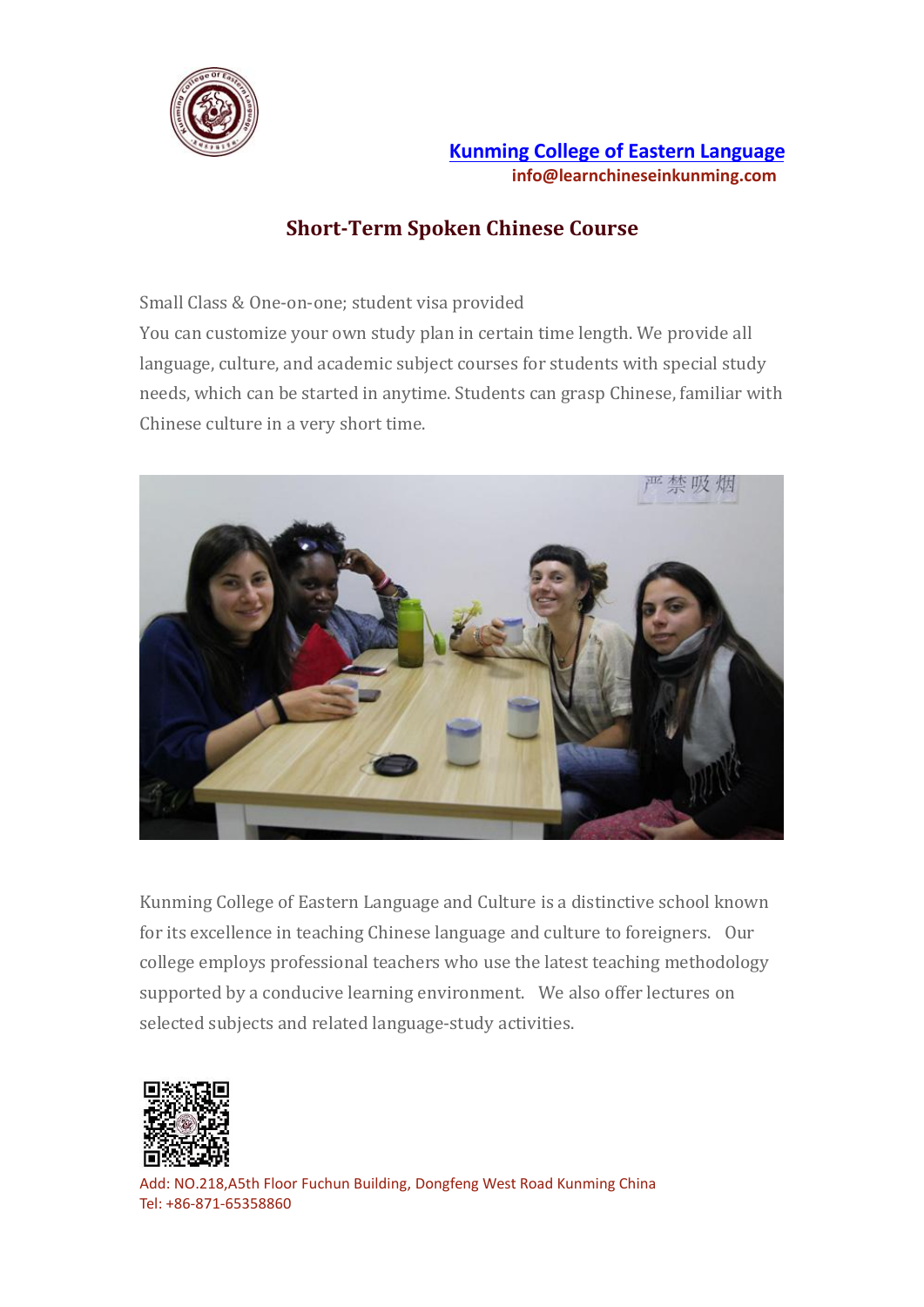

College services are available to a range of international and overseas students. Our courses are designed to meet our students' needs. In addition to regular and extra-curricular classes we provide many opportunities to practice the language and immerse one's self in the local culture.

Kunming College of Eastern Language and Culture coordinates Advanced Learning programs with well-known Universities throughout China. International students who have studied Mandarin and successfully completed the HSK examination will be recommended to these universities to study for a Bachelor's or Master's degree or a PHD.

[KCEL](https://www.learnchineseinkunming.com/) has not only been honored as the best mandarin school on Go Kunming website, it also serves as the training base for International Chinese teachers in Hanban, those who are professional and talented ensure our teaching of high quality. Teachers in KCEL have good command of Mandarin, and they can speak English fluently, there are weekly teaching training courses for them at the same time. KCEL is a campus worth trusting as the World Bank, UNESCO and New Zealand embassy all appointed KCEL to teach their staff Chinese.

Kunming College of Eastern Language and Culture offers various activities to exercise language, culture study, culture exchange, research programs, business and trade contact and conference services. Meanwhile, our school arranges characteristic cultural, scientific and recreationalactivities, including day-trips, social events and weekends away.

We hope we have the pleasure of welcoming you to our College for **[spoken](https://www.learnchineseinkunming.com/short-term-spoken-chinese.html)** chinese course.

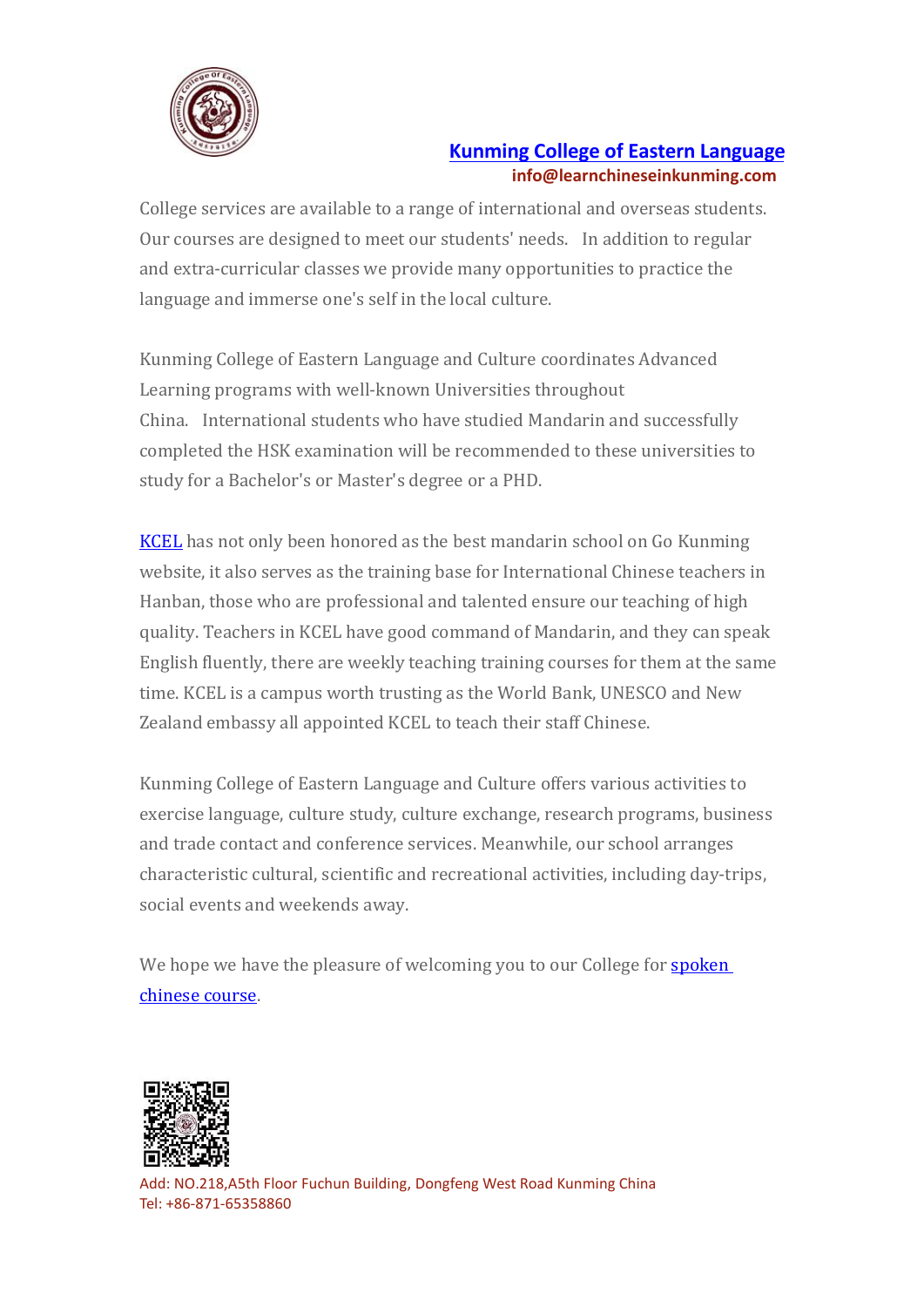

### **Learn to Speak Chinese Language Fast**

To learn to speak [mandarin](https://www.learnchineseinkunming.com/resources/learn-to-speak-mandarin-fast.html) fast, you have to understand the differences between your own pronunciation and Mandarin Chinese, and take a targeted learning. To quickly practice Mandarin, you must know the differencesbetween your pronunciation and Mandarin. The vocabulary of Chinese is very large. If you want to learn again, it is like Arabian Nights. And many of them are already mastered. Pertinence is the most effective way of fast learning. To understand the differences, we should find a good reference. It is best to listen to the radio and tapes, watch TV, and listen to the pure voice. When you find problems, you should focus on specific exercises, especially in your daily speech. Through listening to news broadcast and daily communication, I found that my problems were mainly on the flat and the tongue and the nasal. So I pay more attention to these words and slowly correct that.

Move your mouth diligently. Every night read some speeches or other reading materials before bedtime. It does not take much time. But try to pronounce each word correctly. Especially in the ordinary study, work and life, adhere to using Mandarin to communicate.When encountering pronunciation problems especially, be more careful. Slowly correct. And sometimes you would rather slow down voice than make the wrong pronunciation. In the long run, the errors can be corrected!

#### 1. Dictionaries.

When you encounter incorrect pronunciation, you should master it accurately.